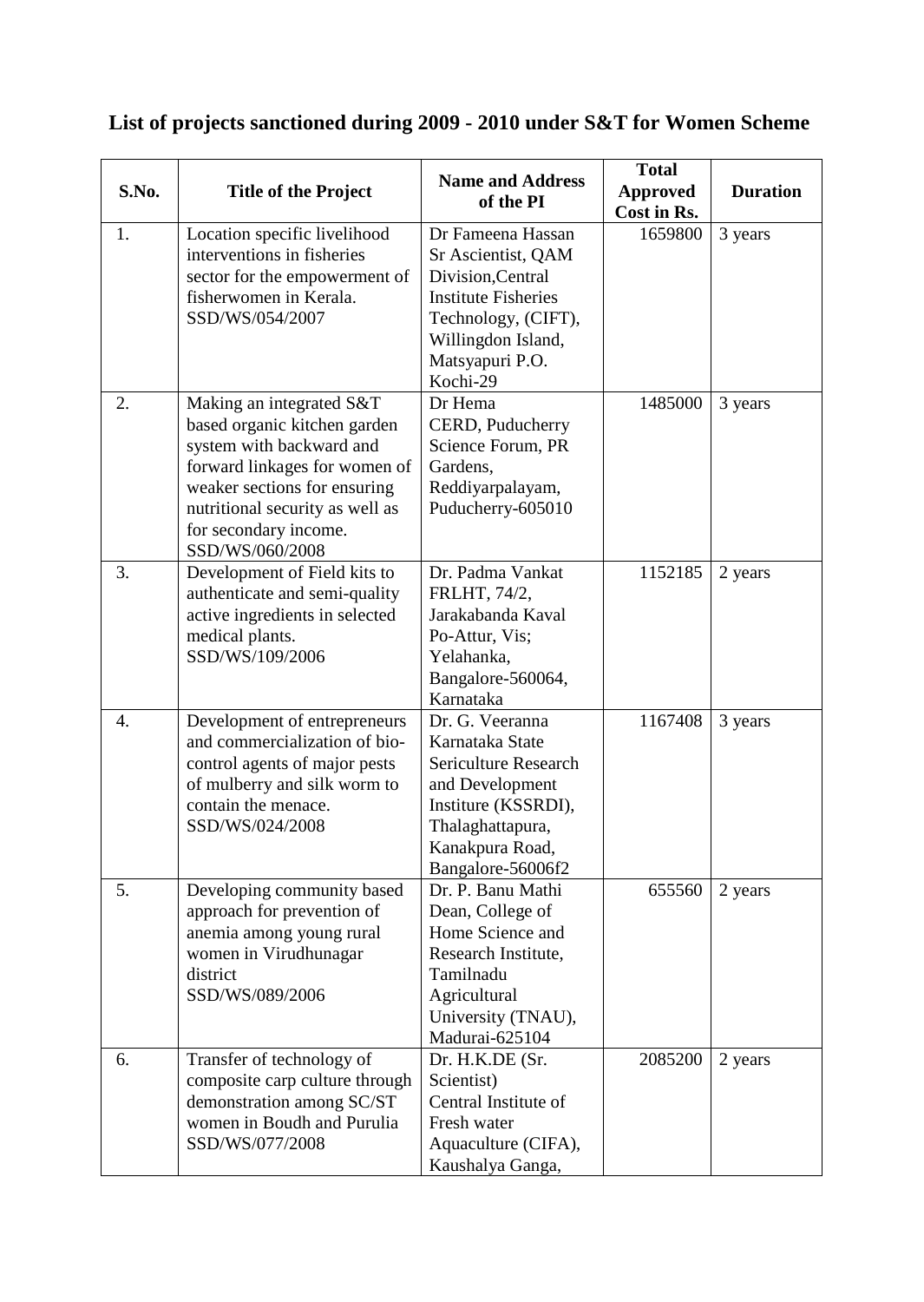|     |                                                                                                                                                                                                                             | Bhubaneshwar-<br>751002                                                                                                                                                                         |         |         |
|-----|-----------------------------------------------------------------------------------------------------------------------------------------------------------------------------------------------------------------------------|-------------------------------------------------------------------------------------------------------------------------------------------------------------------------------------------------|---------|---------|
| 7.  | Science, Technology,<br>knowledge empowerment of<br>resource for regional farmers<br>and landless rural women and<br>men-empowerment initiative<br>of distressed farmers in<br>vidarbha region using S&T<br>SSD/WS/069/2008 | Mr. S.Senthi Kumaran<br>Secretary, M.S.<br>Swaminathan<br>Research Foundation,<br>Taramani, Chennai-<br>600113, Tamil Nadu                                                                      | 986000  | 2 years |
| 8.  | Developing Community based<br>approach for prevention of<br>Anemia among young rural<br>women in Uttar Pradesh<br>SSD/WS/079/2006                                                                                           | Dr. (Mrs). Annama R.<br>Kumar<br>College of home<br>science and women's<br>development,<br>Allahabad<br>Agricultural Institute (<br>AAI), Allahabad-<br>211007                                  | 514800  | 2 years |
| 9.  | Developing community based<br>approach for prevention of<br>Anemia among young rural<br>women in Dharwad district,<br>Karnataka<br>SSD/WS/094/2006                                                                          | Dr. Pushpa Bharti<br>Comproller,<br>University of<br><b>Agricultural Sciences</b><br>(UAS), Department of<br>Food Science and<br>Nutrition, Dharwad,<br>Karnataka                               | 466400  | 2 years |
| 10. | Transfatty Acids in Indian<br>food Items and effect of frying<br>temperature and time on the<br>quality of edible oils: content<br>specification and specific<br>health education to women<br>SSD/WS/076/2008               | Dr. Anoop Mishra<br>Diabetes Foundation,<br>Safdarjung<br>Development Area,<br>New Delhi-110029                                                                                                 | 1525500 | 2 years |
| 11. | Developing community based<br>approach for prevention of<br>anemia among young rural<br>women in Coimbatore district,<br>Tamil Nadu<br>SSD/WS/092/2006                                                                      | Dr. S. Prema Kumari<br>The principal,<br>Avinasha Lingam<br><b>Institute for Home</b><br>Science and Higher<br>Education for women,<br>(Deemed University),<br>Coimbatore-641043,<br>Tamil Nadu | 438900  | 2 years |
| 12. | Developing community based<br>approach for prevention of<br>Anemia among young rural<br>women in Marathwada<br>SSD/WS/037/2007                                                                                              | Dr. Asha Arya<br>The Principal, College<br>of Home Science,<br>M.A.U. Parbhani,<br>Maharashtra.                                                                                                 | 515900  | 2 years |
| 13. | Science and Technology<br>intervention for the<br>Rehabilitation of tsunami                                                                                                                                                 | Dr. Harry Jayprakash<br>Mahalir narpani<br>Mandram,                                                                                                                                             | 139628  |         |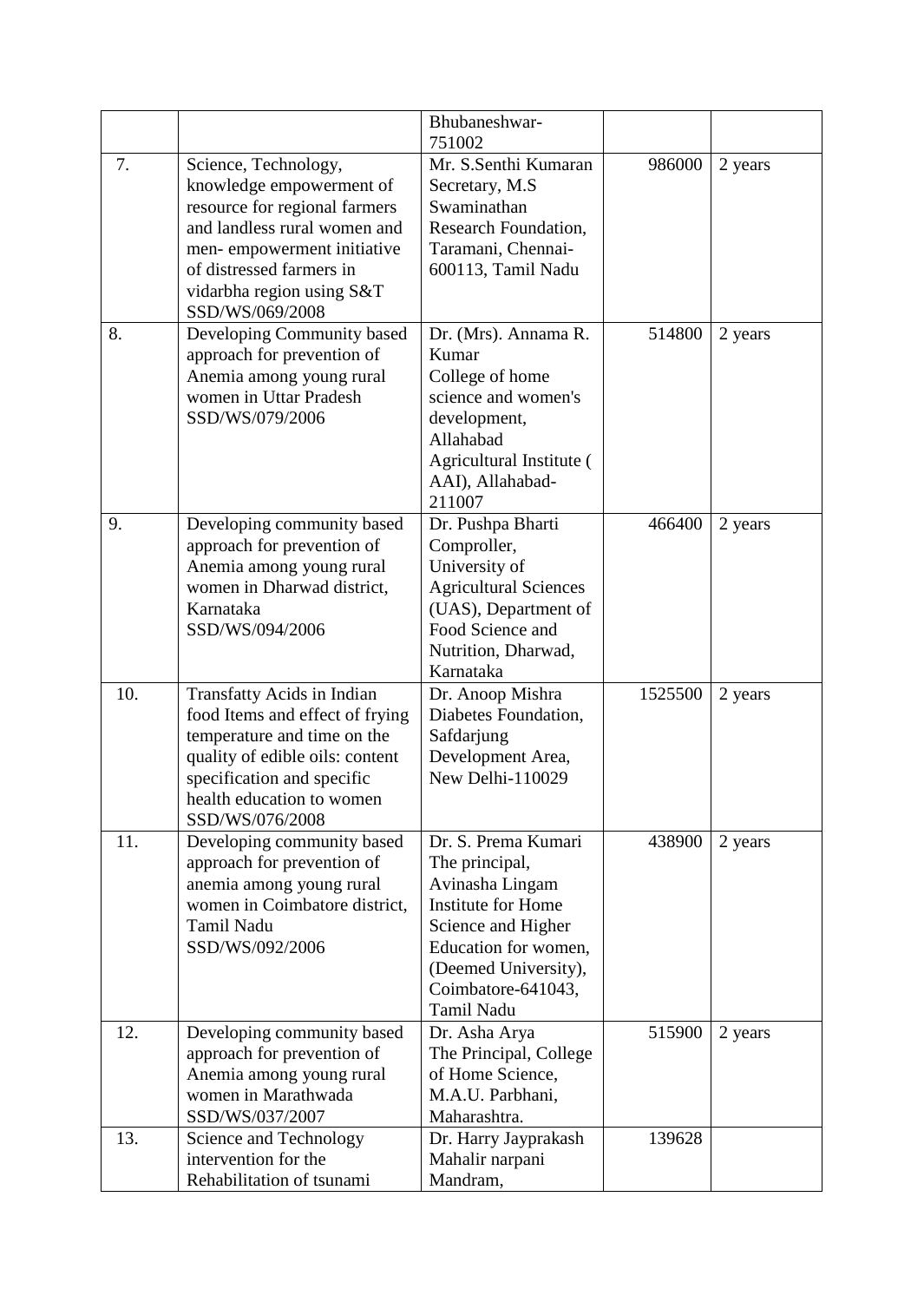|     | affected soils with salinity in | 40(N)/24(O),                |         |         |
|-----|---------------------------------|-----------------------------|---------|---------|
|     | Periakuthagai villages of       | Bodinayakanpatti,           |         |         |
|     | vedaranyam block of             | Nagal Nagar,                |         |         |
|     | Nagapattinam district           | Dindigul-624003,            |         |         |
|     | SSD/WS/038/2005                 | Tamilnadu                   |         |         |
| 14. | Developing Community based      | Ms. K.                      | 669900  | 2 years |
|     | approach for prevention of      | Thirumalaiselvi             |         |         |
|     | Anemia among rural women in     | Pondicherry Science         |         |         |
|     | Pondicherry Region              | Forum.10, Ilnd Street,      |         |         |
|     | SSD/WS/099/2006                 | P.R. Gardens,               |         |         |
|     |                                 | Reddiarpalayam,             |         |         |
|     |                                 | Pondicherry-605010          |         |         |
| 15. | Value addition to vermin        | Dr. Radha D Kale            | 1032000 | 3 years |
|     | compost through microbial       | <b>Centre for Natural</b>   |         |         |
|     | inoculation                     | <b>Biological Resources</b> |         |         |
|     | SSD/WS/033/2008                 | and Community               |         |         |
|     |                                 | Development                 |         |         |
|     |                                 | (CNBRCD), No. 41,           |         |         |
|     |                                 | RBI Colony, Anand           |         |         |
|     |                                 |                             |         |         |
|     |                                 | Nagar, Bangalore-<br>560024 |         |         |
|     |                                 |                             |         |         |
| 16. | Up gradation of socio           | Dr. Biswajit                | 1689000 | 3 years |
|     | economic profile of women       | Roychowdhuri                |         |         |
|     | fold of Indian sunder bans      | <b>Nature Environment</b>   |         |         |
|     | through sea weed culture        | and Wildlife Society,       |         |         |
|     | SSD/WS/044/2008                 | 10 Chowringee               |         |         |
|     |                                 | Terrace, Kolkata-           |         |         |
|     |                                 | 700020                      |         |         |
| 17. | A community based anemia        | Dr. Sahul Bharti            | 744700  | 2 years |
|     | control programme with          | <b>Build Healthy India</b>  |         |         |
|     | directly observed home based    | Movement, Bharti            |         |         |
|     | daily iron therapy for lowering | Bhavan, Mubarak             |         |         |
|     | prevalence of anemia and        | Mandi, Jammu Tawi           |         |         |
|     | improving preventive health     | Ward No. 2, jammu-          |         |         |
|     | attitudes                       | 180001, J&K State           |         |         |
|     | SSD/WS/102/2008                 |                             |         |         |
| 18. | Developing community based      | Dr. Satish Gogulkar         | 444000  | 2 years |
|     | approach for prevention of      | Amhi Amachya                |         |         |
|     | anemia among young rural        | Arogyasathi, post-          |         |         |
|     | adolescent girls and young      | Kurkheda Taluka,            |         |         |
|     | married women in selected       | District Gadchiroli,        |         |         |
|     | villages from Gadchiroli        | Pin-441209,                 |         |         |
|     | district, kurkheda, Taluka      | Maharshtra                  |         |         |
|     | SSD/WS/108/2006                 |                             |         |         |
| 19. | Developing community based      | Dr. Samuel Joseph           | 631400  | 2 YEARS |
|     | approach for prevention of      | Michael                     |         |         |
|     | Anemia among young rural        | <b>Community Health</b>     |         |         |
|     | women in Chikballapur Taluk     | Consultant,                 |         |         |
|     | under kolar District            | Department of Health        |         |         |
|     | SSD/WS/122/2006                 | & Social Welfare,           |         |         |
|     |                                 | Centre for natural          |         |         |